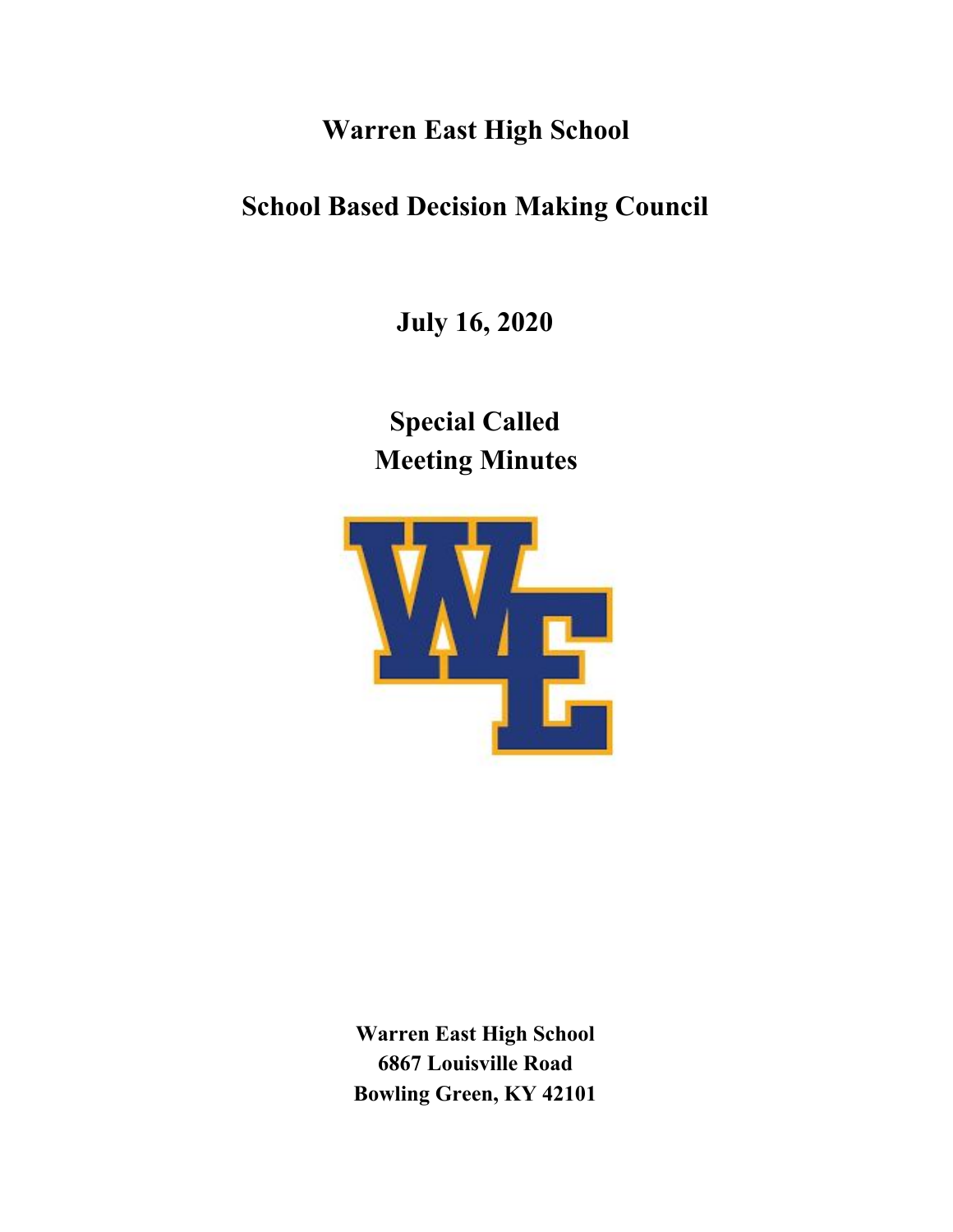### **Warren East High School SBDM Meeting Minutes July 16, 2020 3:30 pm**

#### **1. Call Meeting to Order--**3:31 pm

#### **2. Approve Meeting Agenda**

| <b>Motion to Approve Agenda:</b> | Aaron Brooks   |
|----------------------------------|----------------|
| <b>Second to Motion:</b>         | Natalie Croney |

Motion to approve the meeting agenda was approved by consensus.

#### **3. Roll Call:**

**Present:** Aaron Brooks (Teacher), Rob Clayton (Superintendent), Natalie Croney (Teacher), Hannah Dickey (Teacher), Melissa Garner (Parent), Tracie Harrell (Parent), Mike Stuckey (Teacher)

#### **4. Approve minutes from July 15, 2020 Special Called Meeting.**

| <b>Motion to Approve Minutes:</b> | Tracie Harrell |
|-----------------------------------|----------------|
| <b>Second to Motion:</b>          | Melissa Garner |

Motion to approve minutes was approved by consensus.

#### **5. Consider Principal Selection for Warren East High School**

Melissa Garner made a motion for this Site Based Council to make a recommendation to the Superintendent that Mr. Jonathan Vincent be named the next principal of Warren East High School.

**Second to Motion:** Aaron Brooks

Motion to recommend Mr. Jonathan Vincent to the Superintendent as the next principal of Warren East High School was passed 7-0.